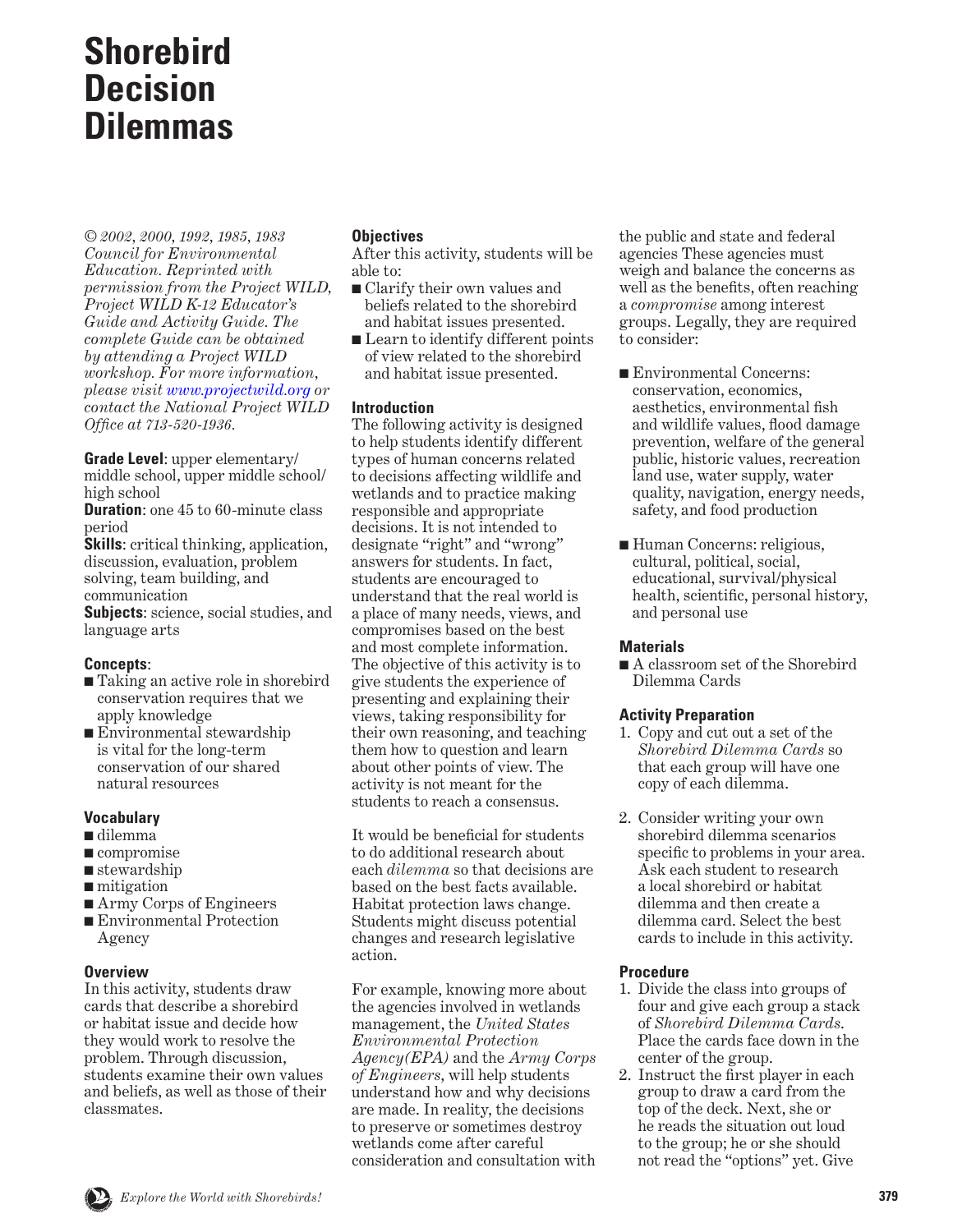the first player two minutes to consider her or his situation, decide what to do, and formulate reasons for her or his decision. At the same time the other students in the group should contemplate the issue silently.

- 3. When the time is up, ask the first player to read the situation and options aloud to the rest of the group and then explain his or her decision to the group and the reasoning behind it.
- 4. This first player now leads the group in a discussion. Each of the other members of the group takes turns commenting on the dilemma and what he or she would do in the situation. The discussion of the dilemma by the group should be limited to five minutes. The group leader has the opportunity to ask questions of other members of the group and to offer clarification about their original decision to the dilemma. Have each group discuss the following questions:
- What will the results of their decisions and related actions be in ten or twenty years?
- If the dilemma involved a plot of land they owned, how will their decision affect neighboring land?
- 5. After the dilemma has been discussed, return the card to the bottom of the stack and the next player selects a card from the top of the deck. Continue this process until all students have had a chance to draw a card, express their decisions and rationales, and lead the group discussions.

#### **Additional Activities**

*Wetland and Grassland Protection Agencies* Ask students to brainstorm a list of the types of information that would have helped them make their decisions. Urge them to consider gathering a wide array of information. When a group tries to make a decision together, everyone makes his or her decision based on an individual set of concerns and beliefs. How could they solve a problem if the players do, in fact, have conflicting concerns? How might they develop a common set of beliefs about the situation? Is consensus always a reasonable expectation? Discuss the process used by the Army Corps of Engineers and Environmental Protection Agency to decide whether or not to allow an activity to occur on wetlands. Which of the reasons given by students would the Army Corps of Engineers or EPA use to make their decision?

*Plan a Public Information or Education Campaign* Have your students identify a shorebird or wetland issue within your community. Ask students to research the facts surrounding the issue and the points of view of those involved in the decision-making process. What are the benefits and costs involved? From here, develop a plan that will help the people in their community make an informed decision on this issue. Students may choose to write articles or editorials, make presentations, design information booths or kiosks, or put up posters about the issue. How will they know if their efforts made a difference? Discuss ways they can evaluate their plan.

#### *[You Be the Scientist](#page-11-0)*

This activity, also found in this section, gives more ideas for formulating a study plan.

### *A Scientist's Perspective*

Invite a representative from the Army Corps of Engineers, the Environmental Protection Agency, or your state's pollution control or natural resources agency into your classroom to explain how they make their decisions on wetland and wildlife issues.